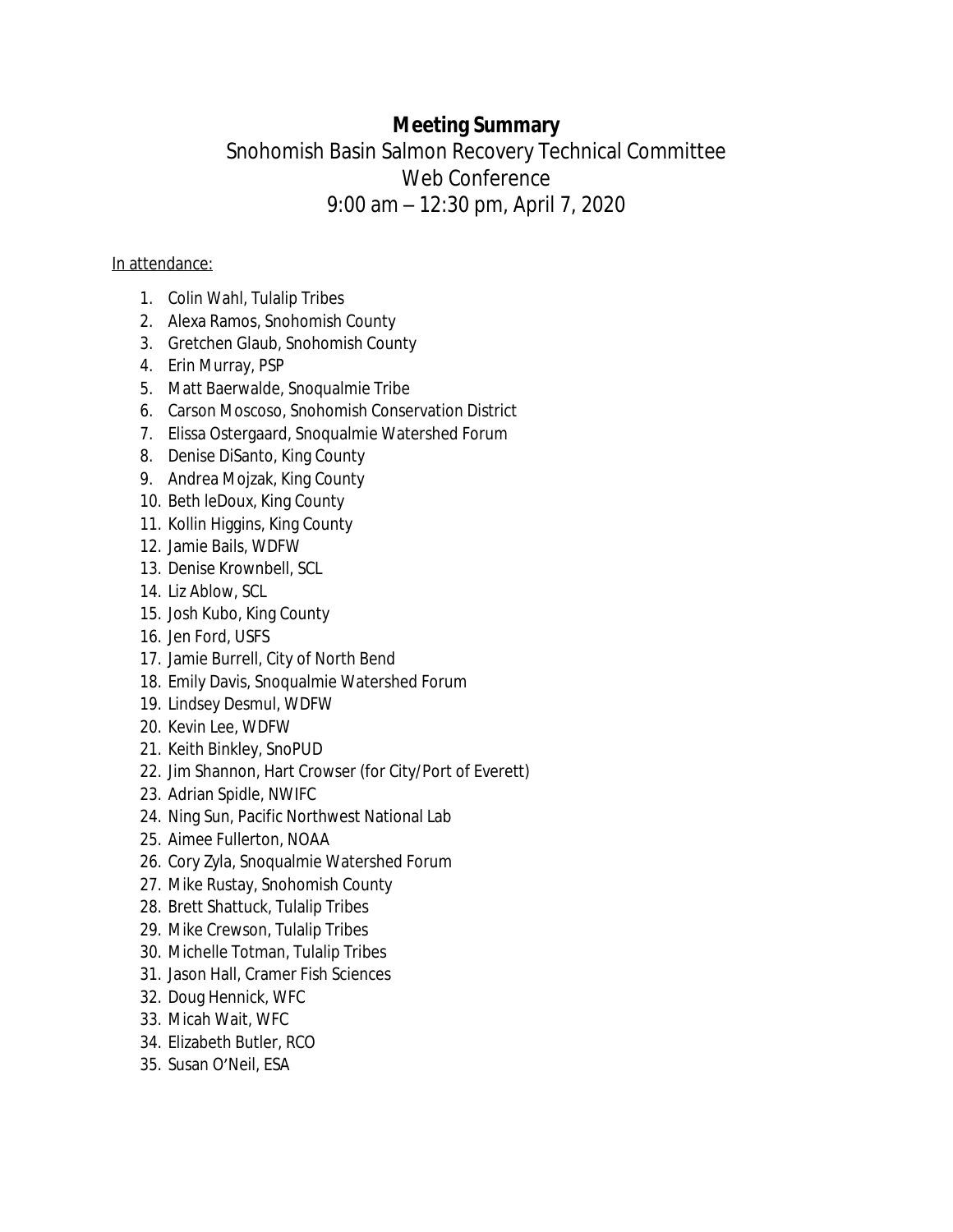## Meeting Summary:

#### **Introductions**

Emily opened the meeting with introductions and reviewed the agenda.

### **Updates**

SRFB/PSAR – Gretchen let the group know that reviewer comments and scores are still being compiled. Regional reviewer comments will hopefully be sent out on Friday. Then a draft ranking meeting will be held next month.

WREC – Alexa informed the committee that the WREC is working to cull the initial list of 200+ projects for consideration. Morgan and Elissa recommended a narrowed down subset of 43 projects for further analysis. GeoEngineers is now creating an even smaller number of projects from that list to move forward for water offset calculations. Gretchen added that Ecology's streamflow grant application deadline was extended and to reach out if sponsors would like a letter of support from the basin to submit.

Floodplains by Design – Gretchen announced that all four pre-proposals from the basin will be moving forward to submit full applications. The timeline appears to have stayed the same even with the Covid-19 situation.

#### **Cherry Valley Initiative**

Micah Wait gave a presentation on the work that has been done in the area over the past 20 years and where future restoration efforts are hoping to go. Because Cherry Valley is an important place for salmon, WFC is proposing a suite of actions including four capital projects and one planning project: habitat enhancement, levee improvements, culvert replacements, and solutions for the avulsion site in partnership with the Snoqualmie Valley Watershed Improvement District (SVWID) and SCD. Members were encouraged to send any follow-up questions to Micah to ensure the committee has enough information to make a recommendation on a letter of support for Forum approval in early June.

## **Snoqualmie Tribe Temperature Modeling Work Update**

Matt Baerwalde gave an overview of the BIA grant funded project to develop DHSVM high resolution model relating temperature to various riparian treatments. This data can inform where to focus efforts on riparian buffers. Matt walked the committee through the various scenarios that were modeled to look at the effects of climate change, riparian vegetation, and low flows on fish survival. The model looks to be performing well, but it still needs to be calibrated. Aimee Fullerton (NOAA) gave a companion presentation on an individual based model of Chinook survival, and coauthor Ning Sun (PNNL) helped answer audience questions. An update on outcomes of this project is scheduled for one of the fall Tech Comm meetings.

## **Floodplains by Design Sponsor Presentation: SF Snoqualmie Levee Setback**

Jamie Burrell gave an update on the project which will be scaled back to pre-design phase due to staff constraints at King County and the City of North Bend. The previous funding request was \$4.2M, but will now be closer to \$1M. This project will complement the city's road project. 34 acres of land were deeded to the city from Nintendo. The site is above the falls, but lots of trout are present. The levee overtops at a 20 year occurrence. The project seeks to reduce flooding, restore 12 acres of habitat, and enhance road access.